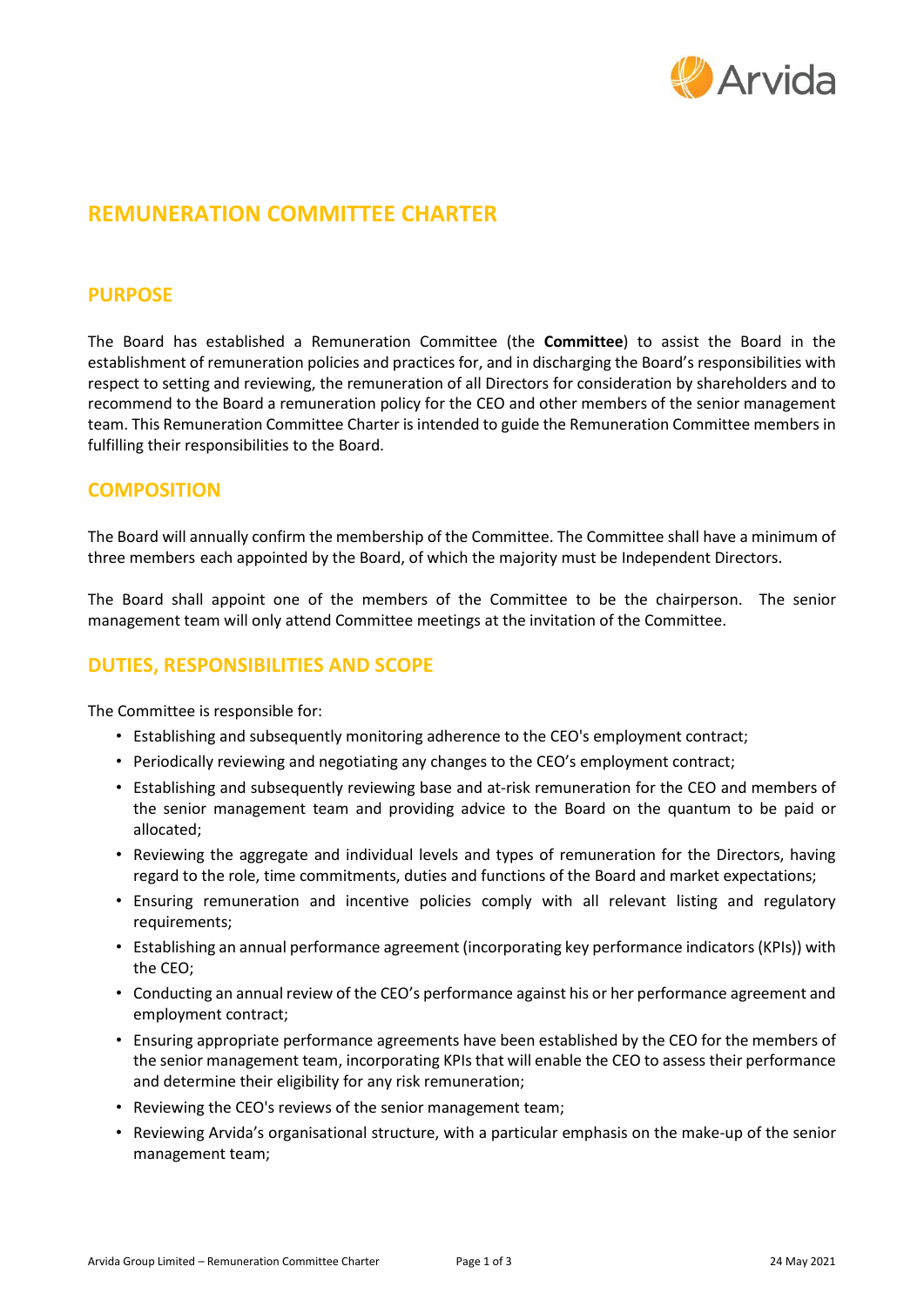

- Reviewing succession planning and recruitment, retention and termination policies for the CEO and the senior management team. In the event of a vacancy of a senior management team role the Committee will have the opportunity to participate in the process of appointing a replacement to the role and to ratify the appointment and their remuneration.
- Addressing any other performance management or other employment related matters that may from time to time be raised with the Committee by the Board or the CEO;
- Establishing and reviewing expense reimbursement policies for Directors, the CEO and the senior management team;
- Reviewing the remuneration section of the annual report; and
- Annually reviewing the effectiveness of the Diversity Policy and monitoring performance against it.

#### **AUTHORITY**

The Committee does not have substantive decision-making authority. The Committee's role is to undertake its responsibilities noted above and provide recommendations to the Board where substantive decisions shall be made. The Committee shall have direct communication with, and unrestricted access to, all senior management team members, external auditors, financial and legal advisors, employees, consultants and company records.

The Committee does have decision making authority in respect of procedural and administrative matters and on any other matter that may be delegated to it by the Board from time to time.

# **PROCEDURAL REQUIREMENTS**

The Committee is required to meet at least three times a year in order to carry out its duties.

At least two members of the Committee must be present to constitute a quorum at any meeting. A response from all members is required for any item considered by circulation out-of-session.

The Committee will establish a forward meeting schedule that enables it to fulfil its objectives and takes account of Arvida's annual planning, reporting and performance monitoring cycle. In addition to its regular meetings the Committee may elect to consider items by circulation.

The Committee may invite members of the senior management team and persons as it may deem necessary to attend meetings to provide appropriate information and explanations.

The Committee may obtain external advice, subject to prior notification to the Chairperson of the Board, where necessary to fulfil its responsibilities and duties.

The agenda and Committee papers will be prepared and circulated to all Directors including members of the Committee prior to the meetings. Minutes of the meeting shall be circulated to the Board in a timely manner. The proceedings of the Committee will be governed by the provisions of the Constitution that govern meetings of Directors, in so far as they are applicable.

All Directors have a standing invitation to attend any meetings of the Committee.